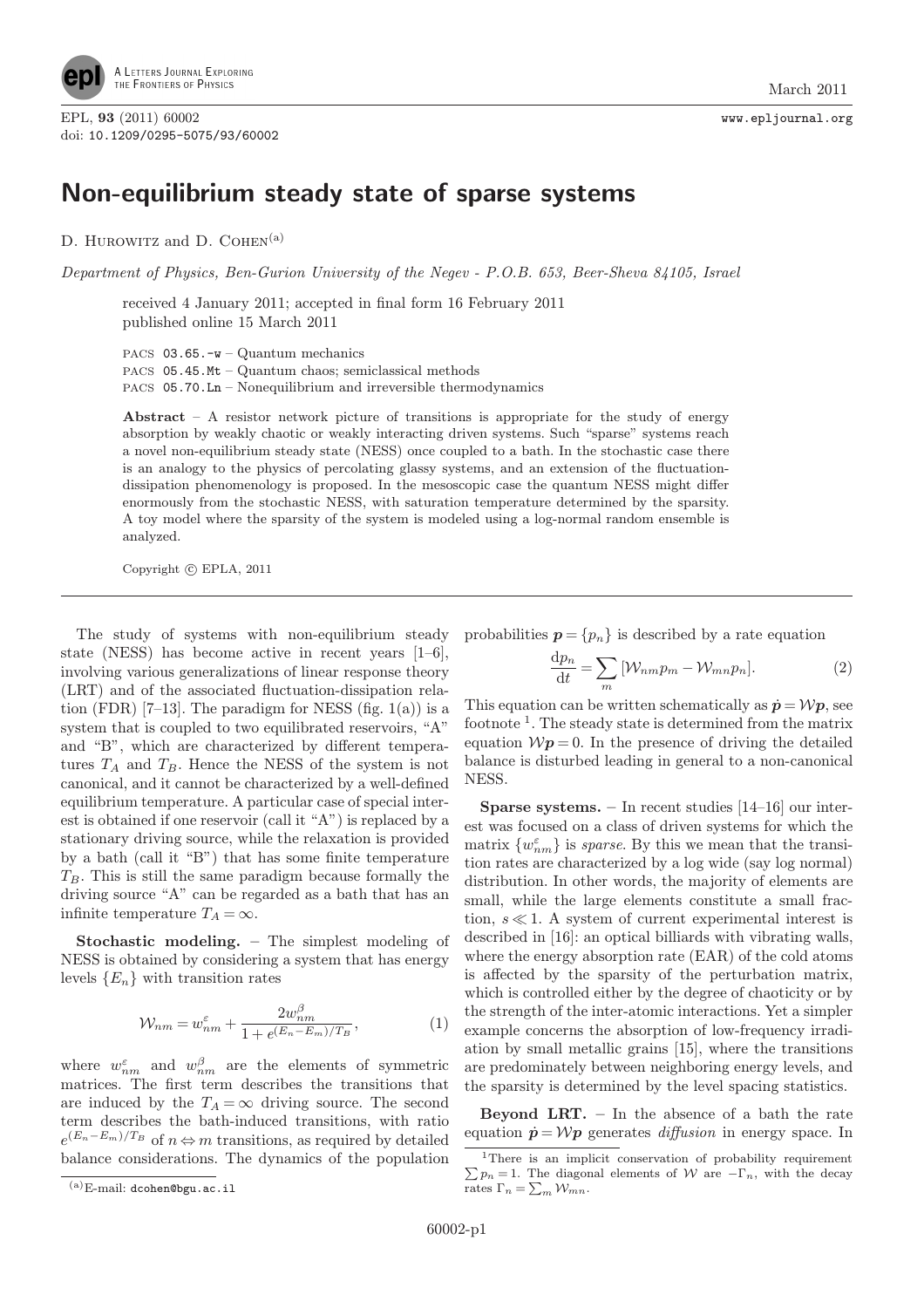

Fig. 1: (Colour on-line) (a) Block diagram of the model system. Both the driving source (A) and the bath (B) induce fluctuations that drive transitions. These fluctuations are characterized by a power spectrum  $\tilde{S}(\omega)$ . The driving source can be formally regarded as a bath that has an infinite temperature  $T_A = \infty$ , such that  $\tilde{S}_A(-\omega) = \tilde{S}_A(\omega)$ . In contrast to that  $T_B$  is finite, and accordingly  $\tilde{S}_B(-\omega)/\tilde{S}_B(\omega) = \exp(\omega/T_B)$ . (b) Illustration of the chain model. In the absence of a bath the driving induces transitions (red arrows) between levels  $E_n$  of a closed system, leading to diffusion in energy space and hence heating. The diffusion coefficient  $D$  can be calculated using a resistor network analogy. A NESS is reached due to the presence of a heat bath (blue arrows) that favors downward transitions.

this context it is useful to picture the levels  $n$  as "sites" in space, or as the "nodes" of a network, and the  $w_{nm}^\varepsilon$ as "connectors" (fig.  $1(b)$ ). The calculation of the diffusion coefficient  $D$  is exactly as the calculation of electrical conductivity. For example, when connecting N nodes in series (as in the chain model to be discussed later), the "conductivity" is  $D = [(1/N) \sum_n (1/w_n)]^{-1}$ . The adaptation of the resistor network picture to the calculation of D is termed semi-linear response theory (SLRT) because D is a semi-linear function of the couplings  $w_{nm}$ . This means that  $D[cw] = cD[w]$ , but there is no additivity,  $D[\mathbf{w}+\mathbf{w}'] \neq D[\mathbf{w}]+D[\mathbf{w}']$ . Due to the sparsity, the result is very similar to that of percolating or disordered resistor networks [17].

Outline. – Considering the coupling of a "sparse" system to a bath, our expectation is to have, as the driving

becomes stronger, a crossover from an LRT canonical-like NESS to a novel non-canonical NESS, with the possibility of remarkable quantum-mechanical fingerprints. Specifically our objective is to calculate the energy absorption rate (EAR) of a driven "sparse" system, taking into account the presence of a surrounding environment. Below we i) introduce the FDR phenomenology of calculating the EAR, which requires a notion of effective NESS temperature; ii) demonstrate this phenomenology for the simplest toy model, obtaining explicit expressions for both T and  $D$ ; and iii) discuss the quantum case, highlighting the existence of a saturation temperature  $T_{\infty}$  that is determined by the sparsity.

FDR phenomenology. - In the standard textbook presentation it is assumed that the system reaches a canonical-like state with a well-defined temperature  $T_{\text{sys}}$ . The driving induces diffusion with coefficient  $D$  in energy space [18–22]. From  $\dot{E} = \sum_n E_n \dot{p}_n$ , substituting  $\dot{p} = \mathcal{W}\dot{p}$ , it follows (see appendix) that the EAR is

$$
\dot{\mathsf{W}} = \sum_{n,m} (E_n - E_m) w_{nm}^{\varepsilon} p_m = \frac{D}{T_{\text{sys}}} \tag{3}
$$

with

$$
D_{\text{[LRT]}} = \frac{1}{2} \sum_{n} w_{nm}^{\varepsilon} (E_n - E_m)^2,
$$
\n(4)

where the overline indicates canonical averaging over the initial state. In complete analogy it is straightforward to show (see appendix), that the rate of cooling due to the interaction with the bath can be written as

$$
\dot{\mathbf{Q}} = -\sum_{n,m} (E_n - E_m) w_{nm}^{\beta} p_m = \frac{D_B}{T_B} - \frac{D_B}{T_{\text{sys}}},\tag{5}
$$

where the first term is due to the imbalance of upward and downward transition rates, while the second term is due to the non-uniformity of the probability distribution in energy space. The net rate of energy increase is  $E =$  $W - \dot{Q}$ . At steady state  $\dot{W} = \dot{Q}$ , so a phenomenological determination of the steady-state temperature  $T_{\text{sys}}$  is possible.

The essence of the above FDR phenomenology is the same as in Einstein's relation: the dissipation is related to the diffusion (in LRT the latter is determined by the fluctuations, e.g. the velocity-velocity correlation in Einstein's relation, hence the terminology). Our purpose below is to generalize the FDR. We emphasize in advance two issues: a) The NESS might be non-canonical, so we have to define its effective temperature; b) The diffusion coefficient is not necessarily determined by LRT.

The chain model.  $-$  It is best to clarify the determination of  $T_{\rm sys}$  and D by considering the simplest example of a "chain" with nearest-neighbor transitions only. With simplified indexing, eq. (1) for  $(n-1) \Leftrightarrow n$  transitions is written as  $w_n + 2w^{\beta}/(1 + e^{\pm \Delta_0/T_B})$ , where  $\Delta_0$  is the level spacing, and  $n = 1, 2, \ldots$ . In contrast to  $w^{\beta}$ , which is the same for all transitions, the rates  $w_n$  are characterized by a logarithmically wide distribution.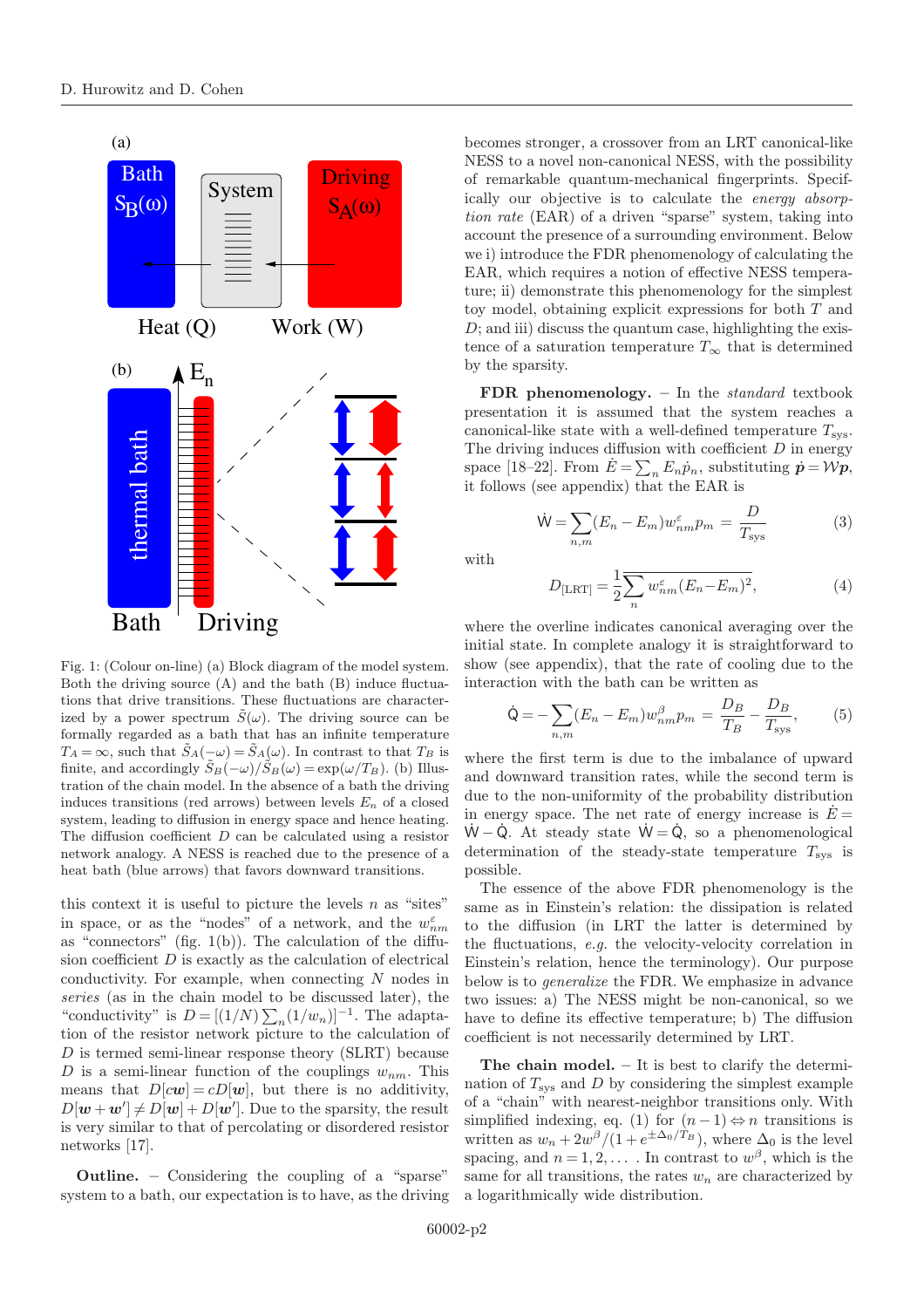

Fig. 2: (Colour on-line) The NESS occupation probabilities  $p_n$  are plotted *vs.*  $E_n$  in the stochastic (blue) and quantum (red) cases. In the latter (quantum) case we plot also the occupation probabilities  $p_r$  of the V eigenstates vs.  $\langle E \rangle_r$ . The sparsity is  $s = 10^{-5}$ , and  $\varepsilon = 9.3$ . We observe that the effective temperature predicted by the quantum master equation is lower compared with the stochastic approximation.



Fig. 3: (Colour on-line) The EAR W˙ for the stochastic (solid blue) and for the quantum (dashed red) NESS. The sparsity is  $s = 10^{-5}$ . The vertical lines are plotted at values of  $\varepsilon$  for which the stochastic picture predicts a crossover: *i.e.* the  $\varepsilon$  values for which  $\overline{w_n}$  and  $\overline{[1/w_n]^{-1}}$  equal  $w^{\beta}$ .

In the numerical example we have  $N = 25$  levels, with equal level spacing  $\Delta_0 = 1$ . The bath temperature is  $T_B = 10$ . The bath-induced transition rates are taken as  $w^{\beta} = 0.1$ . The driving-induced transition rates are log normally distributed. Namely,  $w_n = \exp(x_n)$ , where the  $x_n$  have a Gaussian distribution with average  $\mu$ and dispersion  $\sigma$  that are determined such that the driving intensity is  $\overline{w_n} = \varepsilon^2$ , and the sparsity [16] is  $s = \exp(-\sigma^2)$ . The value  $s \sim 1$  means that all the elements are comparable and well represented by their average. Sparsity means  $s \ll 1$ , for which the median differs by orders of magnitude from the algebraic average.

From the NESS equation  $Wp = 0$  we determine the occupation probabilities  $p_n$  as in fig. 2, and then calculate the EAR via either eq. (3) or eq. (5) as in fig. 3. In the absence of driving, the steady state is canonical with a well-defined temperature  $T_B$ . In the presence of driving,



Fig. 4: (Colour on-line) The effective NESS temperature  $T_{\rm sys}$ vs. the driving intensity. Solid (blue) lines are for the stochastic NESS, while dashed (red) lines are for the quantum NESS. The dotted (green) line represents the temperature  $T_B$  of the bath.

the state is generally not canonical. Consequently, we can formally associate a different microscopic temperature  $T_{nm}$  for each pair of coupled levels via the defining equation

$$
\frac{p_n}{p_m} = \exp\left(-\frac{E_n - E_m}{T_{nm}}\right). \tag{6}
$$

For the chain model we use the simpler indexing  $T_n$ , and the NESS equation  $Wp = 0$  takes the form  $p_n/p_{n-1} =$  $W_{n,n-1}/W_{n-1,n}$ . Assuming  $\Delta_0 \ll T_B$  we deduce that the microscopic temperature of the  $n$ -th transition is given by the expression

$$
T_n = \left[\frac{w_n + w^{\beta}}{w^{\beta}}\right]T_B.
$$
\n(7)

Effective NESS temperature. – We define the NESS temperature  $T_{\text{sys}}$  such that the phenomenological FDR eq. (5) still holds. For the chain model the bathinduced diffusion is  $D_B = w^{\beta} \Delta_0^2$ , and it is straightforward to show (see appendix) that  $T_{\rm sys}$  should be defined as the harmonic average over  $T_n$ , *i.e.* 

$$
T_{\rm sys} = \left[ \overline{\left( \frac{1}{T_n} \right)} \right]^{-1} = \left[ \overline{\left( \frac{w^{\beta}}{w^{\beta} + w_n} \right)} \right]^{-1} T_B. \tag{8}
$$

For numerical results see (figs. 4, 5). As the driving becomes stronger, the temperature becomes higher, with the asymptotic behavior  $T_{sys} \propto \varepsilon^2$  as implied by eq. (8).

LRT-SLRT crossover. – We continue with the stochastic chain model and find from eq. (3), substituting eq. (7) in eq. (A.5) of the appendix, that the EAR is given by the expression

$$
\dot{\mathsf{W}} = \left[ \overline{\left( \frac{w_n}{w^{\beta} + w_n} \right)} \right] \frac{D_B}{T_B} \equiv \frac{D}{T_{\text{sys}}}.
$$
\n(9)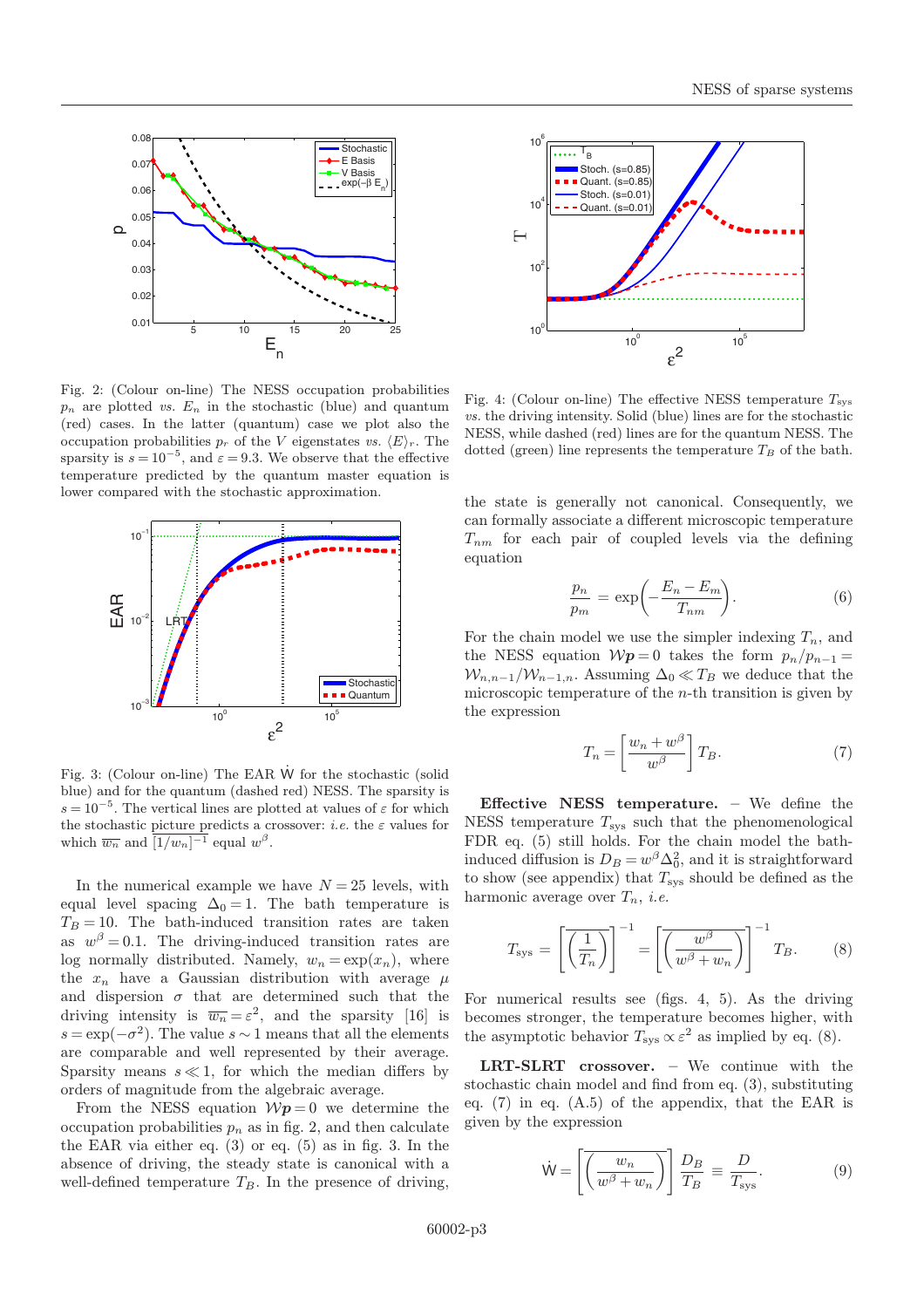

Fig. 5: (Colour on-line) The effective NESS temperature  $T_{\rm sys}$ in the stochastic case (upper panel) and in the quantum case (lower panel) is imaged for additional values of the sparsity. Blue represents the bath temperature  $T = 10$ , while red corresponds to  $T = 50$ . For quantitative dependence see fig. 4.

We define the driving-induced diffusion D such that the phenomenological FDR still holds:

$$
D = \left[ \overline{\left( \frac{w_n}{w^{\beta} + w_n} \right)} \right] \left[ \overline{\left( \frac{1}{w^{\beta} + w_n} \right)} \right]^{-1} \Delta_0^2.
$$
 (10)

In the limit of very weak and very strong driving we respectively get

$$
D_{\text{[LRT]}} = \overline{w_n} \Delta_0^2,\tag{11}
$$

$$
D_{\text{[SLRT]}} = [\overline{1/w_n}]^{-1} \Delta_0^2. \tag{12}
$$

The LRT result could be obtained from the traditional Kubo formalism, while the SLRT prediction reflects a network that consists of connectors that are connected in series. Note that if all the  $w_n$  are comparable, then  $D \approx D_{\text{[LRT]}} \approx D_{\text{[SLRT]}}$ . But if the  $w_n$  have a log-wide distribution, the agreement with LRT is achieved only if the  $w_n$  are all much smaller than  $w^{\beta}$ . For strong driving, both D and  $T_{sys}$  are  $\propto$   $\left[\overline{1/w_n}\right]^{-1}$ , and hence  $\propto$   $\varepsilon^2$ , as expected from the SLRT resistor network phenomenology. In this limit their ratio approaches the bath limited value

$$
\dot{\mathsf{W}}_{\infty} = \frac{D_B}{T_B},\tag{13}
$$

which is implied by eq. (5).

Quantum modeling. – It should be clear that SLRT applies whenever the transport is modeled using a resistor network. Thus it might have applications, e.g., in statistical mechanics and biophysics. But the original motivation for SLRT came from mesoscopics, where the quantum nature of reality cannot be ignored. In this context the Hamiltonian contains a driving term  $f(t)V$ , and the transition rates  $w_{nm}^{\varepsilon} \propto |V_{nm}|^2$  between levels are determined by the Fermi Golden Rule (FGR). For weakly chaotic or weakly interacting systems  $V_{nm}$  is typically sparse and textured. Assuming that  $f(t)$  has zero average, and correlation function  $\langle f(t) f(t') \rangle = \varepsilon^2 \delta(t - t')$ , the rate equation (2) is replaced by the quantum master equation

$$
\frac{\mathrm{d}\rho}{\mathrm{d}t} = -i[\mathcal{H}_0, \rho] - \frac{\varepsilon^2}{2} [V, [V, \rho]] + \mathcal{W}^\beta \rho,\tag{14}
$$

where the second and third terms correspond to the driving source and to the bath as in eq. (1). This equation is of the form  $\dot{\rho} = W\rho$ . It is identical with  $\dot{\rho} = Wp$  of eq. (2) if the off-diagonal terms are ignored, where

$$
w_{nm}^{\varepsilon} = \varepsilon^2 |V_{nm}|^2. \tag{15}
$$

Note that  $\mathcal{W}^{\beta}$  induces dephasing of the off-diagonal elements, which we assume to be minimal in the "quantum" case: see technical details below.

Some technical details with regard to eq. (14) are in order (can be skipped in first reading). In the energy basis,  $\mathcal{H}_0$  is a diagonal matrix with energy levels  $E_n$ . The state of the system is represented by the probability matrix, which can be rewritten as a column vector  $\rho \mapsto (p_n; \rho_{\nu\mu}),$ composed of the diagonal probabilities and the off-diagonal coherences. Consequently, the master equation takes the form  $\dot{\rho} = \mathcal{W}\rho$ , with the super operator

$$
\mathbf{W} = \begin{pmatrix} \mathcal{W} & \Lambda^{\dagger} \\ \Lambda & \mathcal{W}^{\perp} \end{pmatrix} . \tag{16}
$$

The matrix W is given by eq. (1) with  $w_{nm}^{\varepsilon} = \varepsilon^2 |V_{nm}|^2$ . The definition of  $\Lambda$  is implied by the second term in eq. (14). In particular we note that

$$
\mathcal{W}_{\nu\mu,\nu\mu}^{\perp} = -i\Delta_{\nu\mu} - \gamma_{\nu\mu} - \gamma_{\beta},\tag{17}
$$

$$
\Lambda_{n,\nu\mu} = \varepsilon^2 V_{n\nu} V_{\mu n}, \qquad \text{for} \quad \nu, \ \mu \neq n. \tag{18}
$$

We use the common notations  $\Delta_{\nu\mu} = E_{\nu} - E_{\mu}$ , and  $\gamma_{\nu\mu} =$  $(\varepsilon^2/2)[(V^2)_{\nu\nu}+(V^2)_{\mu\mu}]$ . For simplicity, we assume that the bath-induced dephasing  $\gamma_{\beta} = w^{\beta} + \gamma_{\varphi}$  is the same for all the coherences.

In the absence of driving eq. (14) is the well-known Pauli master equation leading to canonical equilibrium. In the numerics we assume in the "quantum" case minimal dephasing, which means  $\gamma_{\varphi} = 0$ . More generally we may have an extra "pure dephasing" effect which is represented by  $\gamma_{\varphi} > 0$  as in the familiar NMR context.

The stochastic (FGR) picture applies if the coherences become negligible. By inspection, it might happen for two reasons. One possibility is that there is strong pure dephasing effect  $(\gamma_{\varphi} \gg w^{\varepsilon})$  that suppresses the coherences.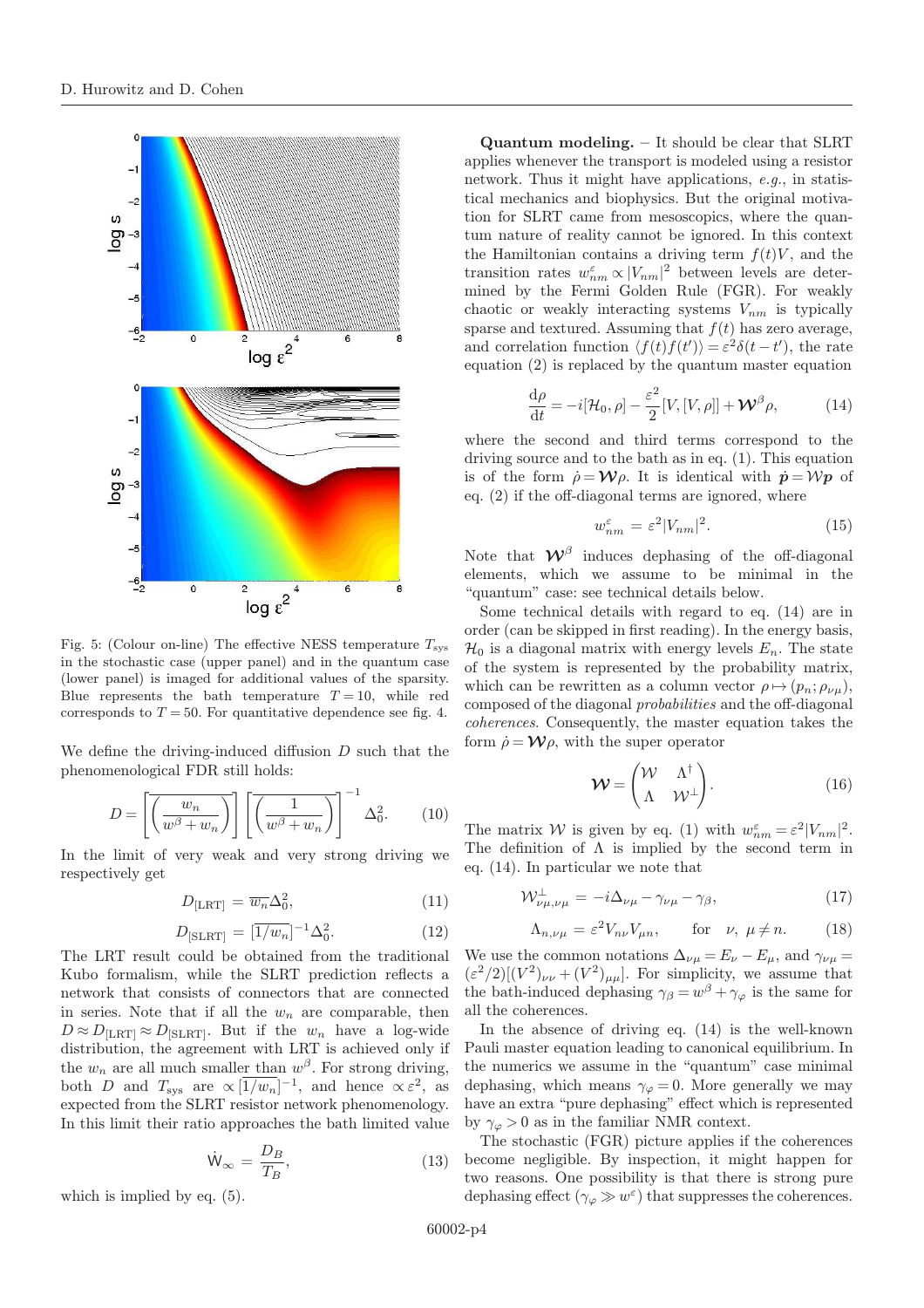

Fig. 6: (Colour on-line) The dependence of  $T_{\infty}$  on the width  $\sigma$  of the log-normal distribution. Note that the sparsity is  $s = \exp(-\sigma^2)$ . We confirm that  $T_{\infty}$  is bounded from below by  $[\Delta(E_n)/\Delta(E_r)]T_B$  (dashed red line), and tends to  $T_B$  in the sparse limit. Here  $\Delta(E_n) = 25$  is the width of energy window in this numerical test, while  $\Delta(E_r)$  is the length of the interval that contains the energies  $\langle E \rangle_r$ .

Then one simply recovers the stochastic rate equation for the occupation probabilities. The second possibility is to have  $w^{\varepsilon}$  much smaller compared with the level spacing  $\Delta_0$ . The latter is the traditional assumption in atomic physics, and can be regarded as "microscopic circumstances". But in "mesoscopic circumstances"  $\Delta_0$  might be small, and the validity of FGR is not guaranteed.

Quantum NESS. – The NESS is obtained by solving the equation  $\mathcal{W}\rho = 0$ . Looking at figs. 4, 5 we see that in the "quantum" case there is a saturation temperature  $T_B < T_\infty < \infty$  that depends on the sparsity s. Consequently there is a premature saturation of the EAR at

$$
\dot{W}_{\infty} = \frac{D_B}{T_B} - \frac{D_B}{T_{\infty}} \tag{19}
$$

as seen in fig.  $3$  (see footnote  $^2$ ). Only in the non-sparse limit do we recover quantum-to-classical correspondence.

One would like to understand how  $T_{\infty}$  emerges. For this purpose we regard eq. (14) for  $\rho_{nn'}$  as a Fokker-Planck equation, where  $n$  is the momentum. In the absence of sparsity,  $V_{nn'}$  can be interpreted as the matrix representation of the position coordinate, and its eigenstates are extended in n. But if  $s \ll 1$ , then  $V_{nn'}$  is like off-diagonal disorder, and its eigenstates  $r$  become localized in  $n$ , with energies  $\langle E \rangle_r$  that are no longer identical. If the driving is very strong, the master equation implies that the NESS becomes a mixture of the eigenstates  $r$  with weights

$$
p_r \propto \exp\left[-\frac{\langle E \rangle_r}{T_{mix}}\right].\tag{20}
$$

In the sparse limit the  $n$  and the  $r$  bases essentially coincide, and accordingly  $T_{\infty} \sim T_{mix} \sim T_B$ . This is confirmed numerically in fig. 6.

In order to further illuminate the variation of the saturation temperature as a function of  $s = \exp(-\sigma^2)$ , we have added in fig. 6 a lower bound estimate for  $T_{\infty}$  which is deduced as follows<sup>3</sup>: Considering an energy range  $\Delta(E_n)$ of interest, one observes that as  $\sigma$  is decreased, the  $\langle E \rangle_r$ occupy a *smaller* range  $\Delta(E_r)$ , and eventually in the nonsparse limit they are quasi-degenerate. The  $p_r$  distribution is characterized by some  $T_{mix} \geq T_B$ . Consequently the stretched distribution  $p_n$  is characterized by a higher temperature  $T_{\infty} \geqslant [\Delta(E_n)/\Delta(E_r)]T_B$ . Hence the saturation temperature increases for smaller  $\sigma$ , and diverges in the non-sparse limit.

Experimental signature.  $-$  The *thermodynamic* definition of temperature which we have adopted via eq. (5) is related to the heat flow between two bodies: it is the same concept which is reflected in the phrasing of "the zeroth law of thermodynamics" and in the associated definition of empirical temperature. It should be contrasted with an optional statistical mechanics perspective that relates the temperature to the fluctuations, as in the paradigmatic Brownian motion studies of Einstein. Once  $T_{sys}$  of eq. (5) is determined through a heat flow measurement, it is possible to determine experimentally also the D in eq. (3) through an EAR measurement. Then it is possible to explore the LRT to SLRT crossover of this absorption coefficient eqs. (11), (12). This crossover is reflected in having a wide range (many decades) over which the EAR varies as in fig. 3. It is important to realize that the unlimited increase of temperature in the classical case does not have by itself a reflection in the EAR, because classically the EAR always saturates to a *bath limited value* as determined by eq. (13). In contrast to that, quantum mechanically there is a premature saturation, as expected from eq. (19), reflecting the sparsity of the system. This effect might be useful for the detection of a classical to quantum transition with non-equilibrium measurements.

Discussion. – The "sparse" NESS resembles that of a glassy system [11]: In both cases, one has to distinguish between "microscopic" and "macroscopic" time scales, rates, and temperatures. Equations (3) and (5) establish a diffusion-dissipation relation involving a "macroscopic" temperature  $T$  that might be much lower compared with the microscopic temperatures  $T_n$ . The diffusion is driven by the fluctuations of the sources, but it is not the LRT (Kubo) formula which should be used in order to determine D, but rather a resistor network SLRT calculation.

A closely related chain of works regarding NESS, concerns mixed phase-space of periodically driven systems [4–6], where the problem is reduced to the study of a stochastic rate equation. Our work differs in three respects: 1) the sparsity may arise even for quantized

<sup>&</sup>lt;sup>2</sup>Note that eq. (5) unlike eq. (9) can be trusted also in the quantum analysis, because the last term in eq. (14) does not couple diagonal and off-diagonal terms.

<sup>3</sup>The numerical demonstration in fig. 6 is done for pedagogical purpose, to clarify the reasoning with regard to the dependence of  $T_{\infty}$  on  $\sigma$ . Obviously the numerics is dominated by the finite-size truncation of energy space.